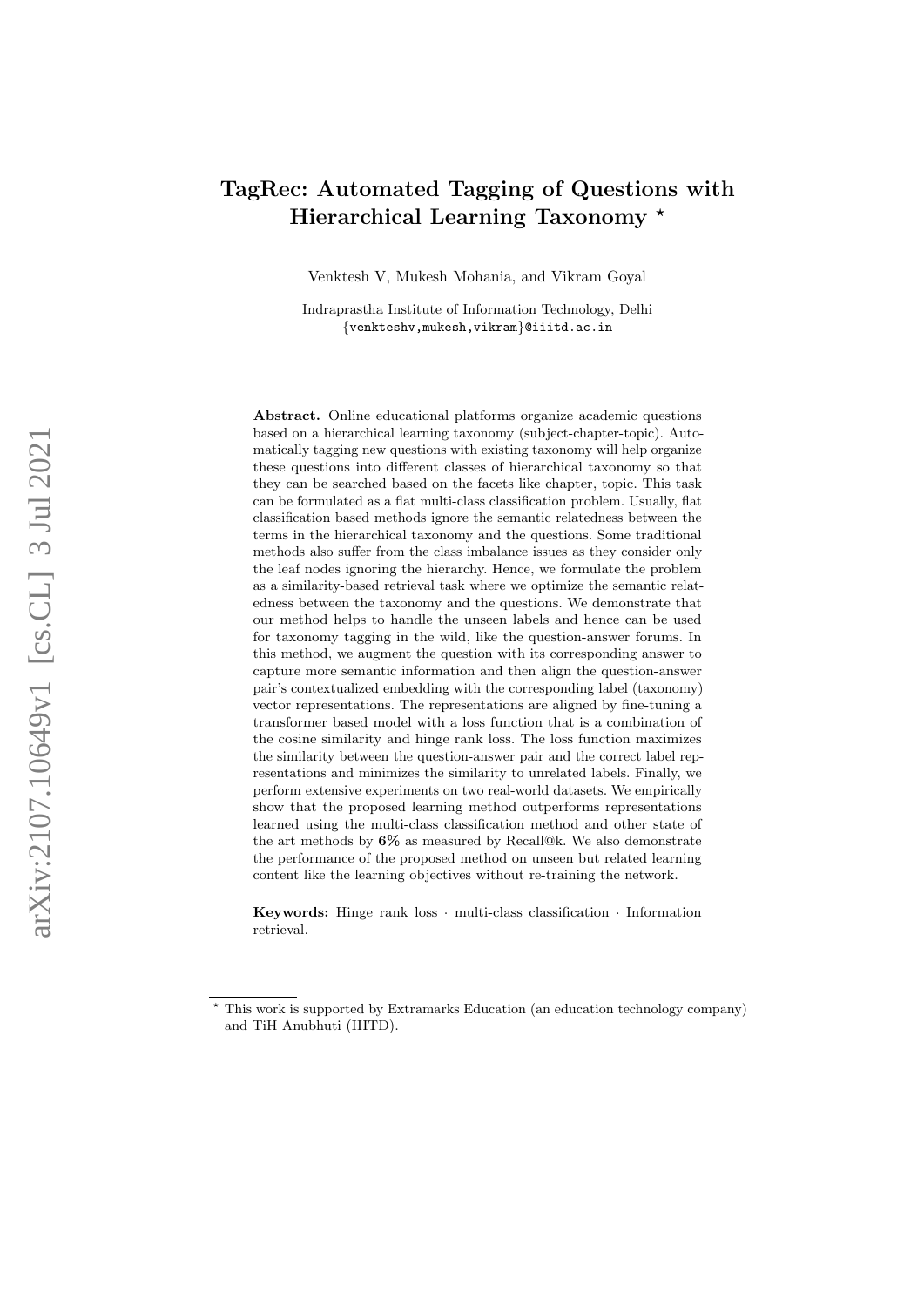

Fig. 1: Training and testing phases for tagging questions with hierarchical labels

# 1 Introduction

Online learning platforms organize academic questions according to a hierarchical learning taxonomy (subject-chapter-topic). For instance a question about "electromotive force" is tagged with "science - physics - electricity". This method of organization helps individuals navigate over large question banks. The taxonomy can also aid in faceted search. The facets could be topics, concepts, or chapters. However, manually tagging each question with the appropriate learning taxonomy is cumbersome. Hence there is a need for automated methods for tagging a question with the appropriate learning taxonomy. Automated tagging helps to organize acquired questions from third party vendors, which may be rarely linked to a learning taxonomy or are linked only at a "chapter" level. Also, the learning taxonomy is subject to change as the topic names or concept names could be replaced by synonyms or related concepts. Hence, the taxonomy tagging method should adapt to minor changes in the label (taxonomy) space without changes in the model architecture or re-training.

Automated categorization of content in online platforms is usually formulated as a multi-class classification problem [\[18,](#page-15-0)[5\]](#page-14-0). However, there are some unique challenges when dealing with a hierarchical taxonomy and tagging short questions in the e-learning domain. Firstly, some of the traditional multi-class classification methods ignore the hierarchy and consider only leaf nodes of the hierarchical labels as labels. However, this formulation of the problem would suffer from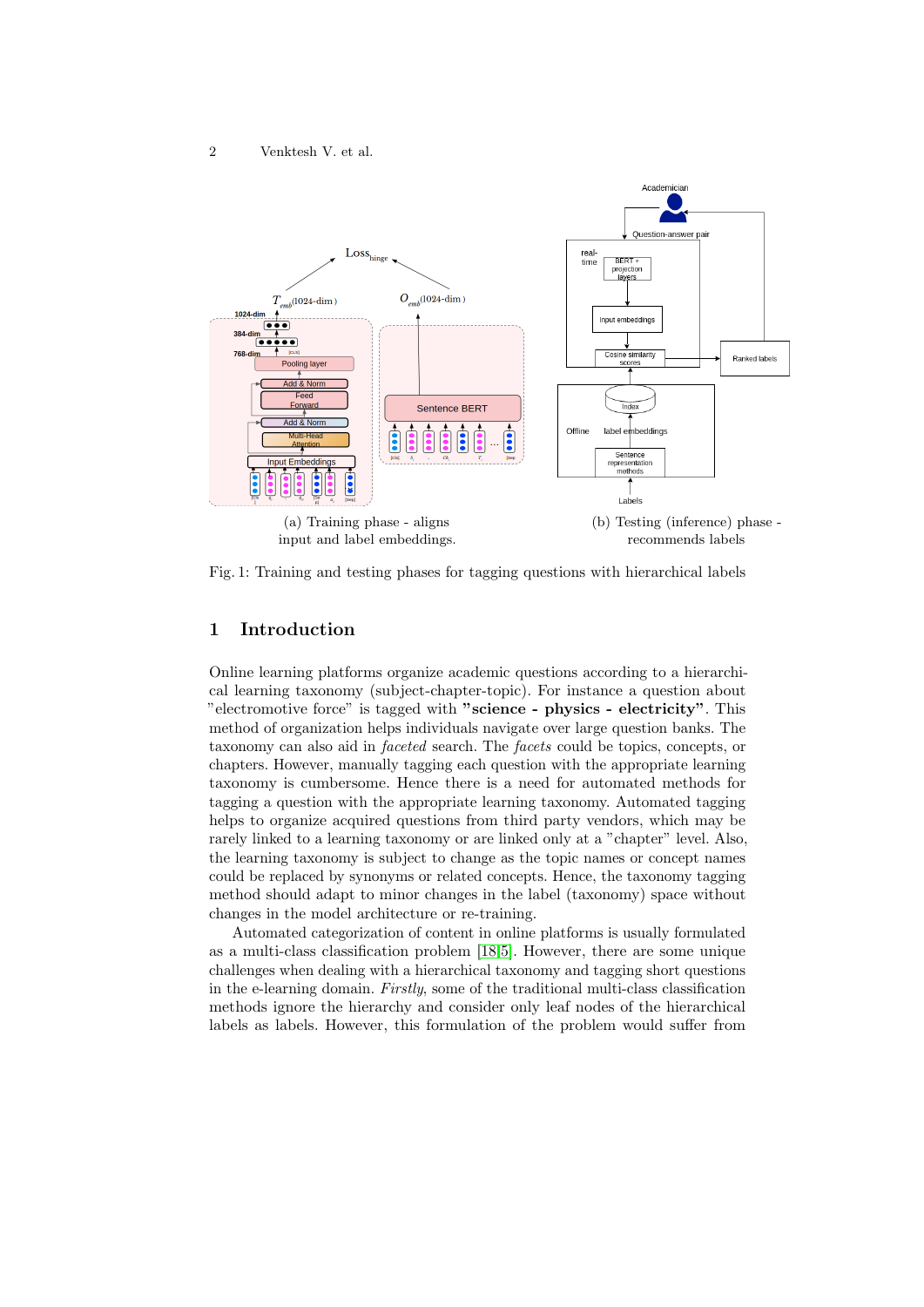class imbalance issues since a large number of contents may be tagged with a small number of leaf nodes leaving a smaller number of samples for other leaf nodes. The *second challenge* is that the labels are dynamic in nature as new topics could be added to the syllabus, and the old topics may no longer be valid or could be retired. This results in a change in the label space and thus gives rise to new labels. The new labels would have some similarity to some of the existing labels as the subject name and the chapter names could be semantically related to the existing chapter names. The traditional multi-class classification methods cannot exploit this semantic relatedness as they do not consider label representations. They require a change in architecture to incorporate the new labels and must be retrained. However, the hierarchical labels are an abstraction of their word descriptions and hence some of the terms in the hierarchical labels are semantically related to the words in the given questions. Hence, by learning a representation that captures the similarity between the labels and the related questions, the model can adapt to changes in label space.

To capture more semantic information from the given inputs, we augment the question with its answer as an auxiliary information. Hence, we refer to the augmented content as a "question-answer" pair and the hierarchical learning taxonomy is referred to as "label" or "taxonomy". Our method, however would work even in cases where the answer is not given along with the question.

We propose a new method, named  $TagRec$ , for question-answer categorization in online learning platforms. In our method, the goal is to recommend relevant hierarchical learning taxonomy (label) for every question-answer pair to assist in organizing the learning content. Hence we adopt a similarity based retrieval method where hierarchical labels which are semantically related to the given question-answer pair. Figure 1 shows the basic architecture of the proposed method. Here, in the Figure  $1(a)$ , the method projects the question-answer text and the corresponding label as inputs to a continuous vector space and aligns the input representations  $T_{emb}$  with the label representations  $O_{emb}$ . In the Figure 1(b), during the recommendation (test time), when a new question arrives, the method projects the new question-answer pair to the vector space and computes the cosine similarity between the input representations and vector representations of all known labels. The labels are then ranked according to the similarity score, and the top-k labels are recommended for the given new question.

The proposed method can be used for tag recommendation in open source platforms like StackExchange. For example, a question about "Batch normalization" with tags "deep-learning" and "normalization" can be tagged with a hierarchical label AI−→deep learning−→normalization−→Batch normalization. The preprocessed data can then be fed to TagRec, which would be able to recommend hierarchical labels to new questions after the training.

The following are the key technical contributions of the paper:

• We propose a novel and efficient similarity based retrieval method to recommend a hierarchical taxonomy label to a given question-answer pair. The method decouples the computation of vector representations for the question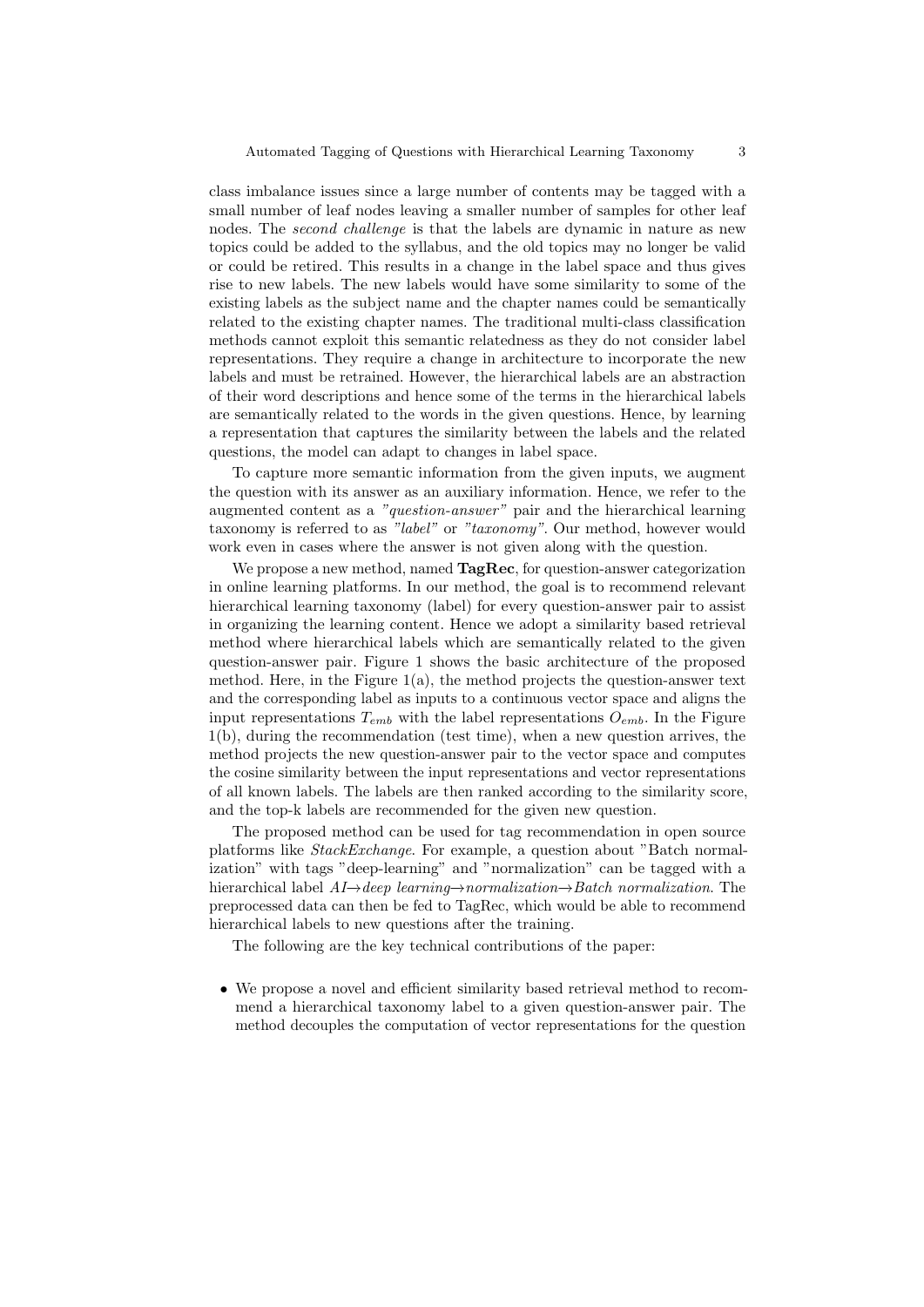#### 4 Venktesh V. et al.

input and the taxonomy labels, thus allowing label representations to be pre-computed and indexed for lookup.

- We propose a learning method to align the input and hierarchical label representations that involves a loss function combining the cosine similarity and the hinge rank loss [\[4\]](#page-14-1).
- We employ a transformer based sentence representation method to represent the hierarchical labels. We conduct extensive experiments by varying the label representations in the architecture shown in Figure  $1(a)$  to empirically determine the effect of the label representations on the performance of the method. The proposed TagRec method outperforms the state of the art methods by upto  $6\%$  with Recall@k as the metric.
- We demonstrate the ability of our method to adapt the changes in label space without any changes in architecture or retraining.
- We further demonstrate the ability of our method to categorize the unseen but related learning content like learning objectives. We extract 417 learning objectives from science textbooks and apply the proposed method to this data without any re-training. We observe that the proposed method is able to achieve high Recall@k at top-2 predictions and outperforms the existing state of the art methods by 7%.

# 2 Related Work

In this section, we first provide an overview of multi-class classification methods that consider the hierarchical label structure and then briefly discuss the current state of the art sentence representation methods.

#### 2.1 Multi-class classification with hierarchical taxonomy

Many websites in the e-commerce and e-learning domains organize their content based on a hierarchical taxonomy [\[18,](#page-15-0)[5\]](#page-14-0). The most common approaches for automatic categorization of the content to the hierarchical labels are flat multiclass single-step classification and hierarchical multi-step classifiers [\[17](#page-15-1)[,19\]](#page-15-2). In multi-class single-step methods, the hierarchy is ignored and the leaf nodes are considered as labels. This leads to class imbalance issue, as discussed in Section 1. In the hierarchical multi-step approach, a classifier is trained to predict the top-level category and the process is repeated for predicting the sub-categories. However, the main problems associated with this approach are that the error from the classifiers at one level propagates to the next level and the number of classifiers increases at every step.

Several single-step classifiers have been proposed for the task of hierarchical classification. In [\[19\]](#page-15-2), the word level features like n-grams were used with SVM as classifier to predict level 1 categories, whereas in [\[5\]](#page-14-0) the authors have leveraged ngram features and distributed representations from Word2Vec to obtain features and fed them to a linear classifier for multi-class classification. Several deep learning methods like CNN [\[6\]](#page-14-2) and LSTM [\[17\]](#page-15-1) have been proposed for the task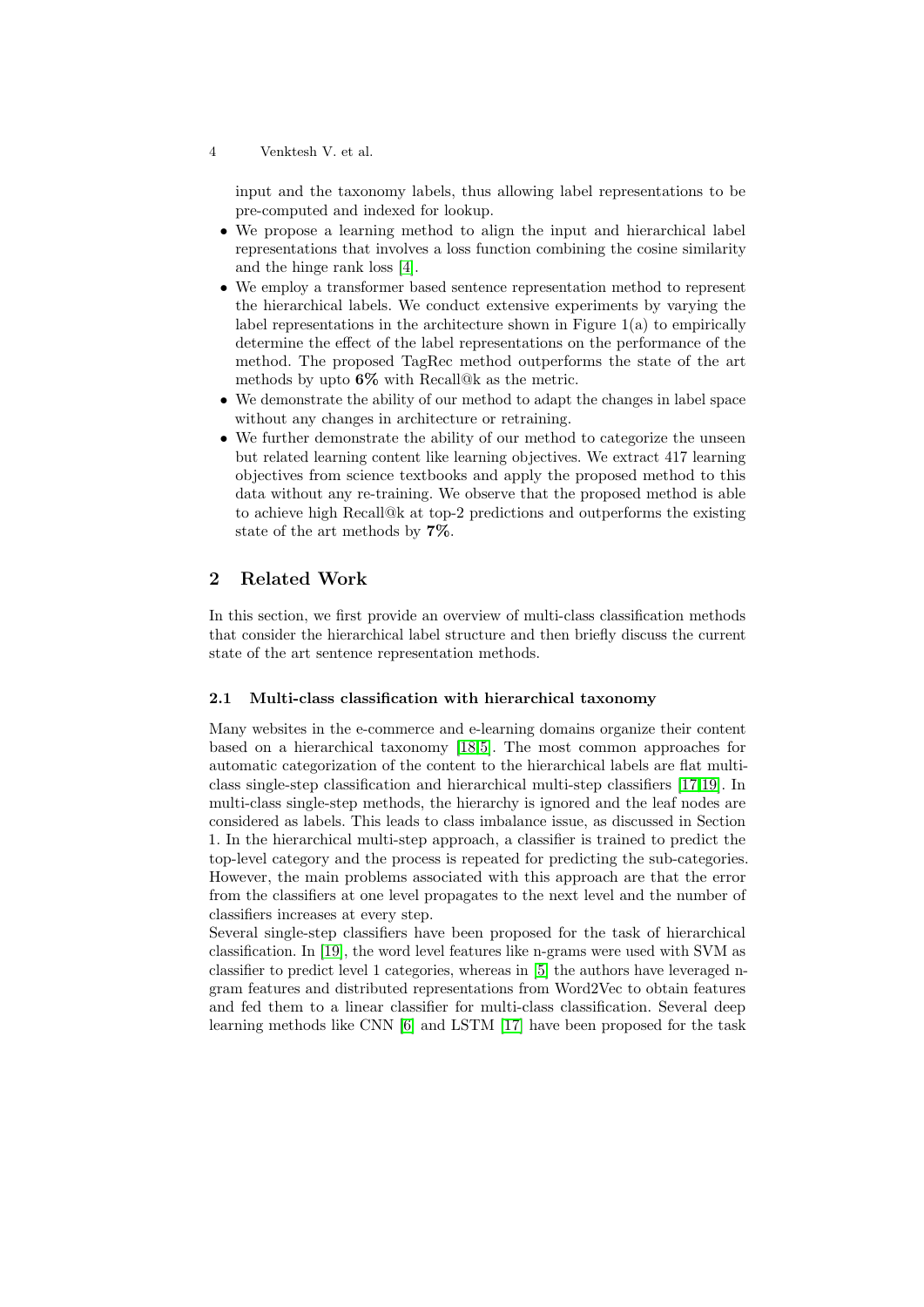of question classification. Since the pre-trained language models, like BERT [\[3\]](#page-14-3), improve the performance, the authors in [\[18\]](#page-15-0) propose a model BERT-QC, which fine tunes BERT on a sample of questions from science domain to classify them to a hierarchical taxonomy. The hierarchical multi-class classification problem has also been cast as a machine translation problem in [\[14\]](#page-15-3) where the authors provide the product titles as input and use a seq2seq architecture to translate them to product categories that exhibit a hierarchy. However, all these above approaches do not consider the label representations. The hierarchical neural attention model [\[12\]](#page-15-4) has been proposed, which leverages attention to obtain useful input sentence representation and uses an encoder-decoder architecture to predict each category in the hierarchical taxonomy. However, this approach may not scale to deep hierarchies.

In this paper, we take a similarity-based retrieval approach with the aim to recommend the relevant label (i.e., the hierarchical learning taxonomy) by aligning the input embeddings and the label embeddings. We do not explore the multi-level classifier approach owing to the shortcomings explained earlier in this section. The proposed method can also adapt to changes in the label space.

#### 2.2 Sentence representation methods

Distributed representations that capture the semantic relationships [\[8\]](#page-15-5) have helped to advance many NLP tasks like classification, retrieval. Methods like GloVe [\[10\]](#page-15-6) learn vector representation of word by performing dimensionality reduction on a co-occurrence count matrix. Rather than averaging word representations to obtain sentence embeddings, an unsupervised method named Sent2Vec [\[9\]](#page-15-7) for composing n-gram embeddings to learn sentence representations was proposed.

The Bidirectional Encoder Representation from Transformers (BERT) [\[3\]](#page-14-3) is one of the current state of the art methods. However, one of the disadvantages of the BERT network structure is that no independent sentence embeddings are computed. The Sentence-BERT [\[11\]](#page-15-8) model was proposed to generate useful sentence embeddings by fine-tuning BERT. Another transformer based sentence encoding model is the Universal Sentence Encoder (USE) [\[2\]](#page-14-4) that has been specifically trained on semantic textual similarity task and generates useful sentence representations.

In this paper, we treat each label as a sentence and embed it using the sentence representation methods. For example, the label Science - Physics electricity is treated as a sentence. In our experiments, we observe that USE embeddings and Sentence-BERT embeddings perform better than averaging word embeddings. These results are discussed in Section 4.

### 3 Methodology

In this section, we describe our method for classifying questions to hierarchical labels. The method consists of a training phase and testing phase, as shown in Figure 1. The input to the method is a corpus of documents,  $C = \{D_1, D_2...D_n\}$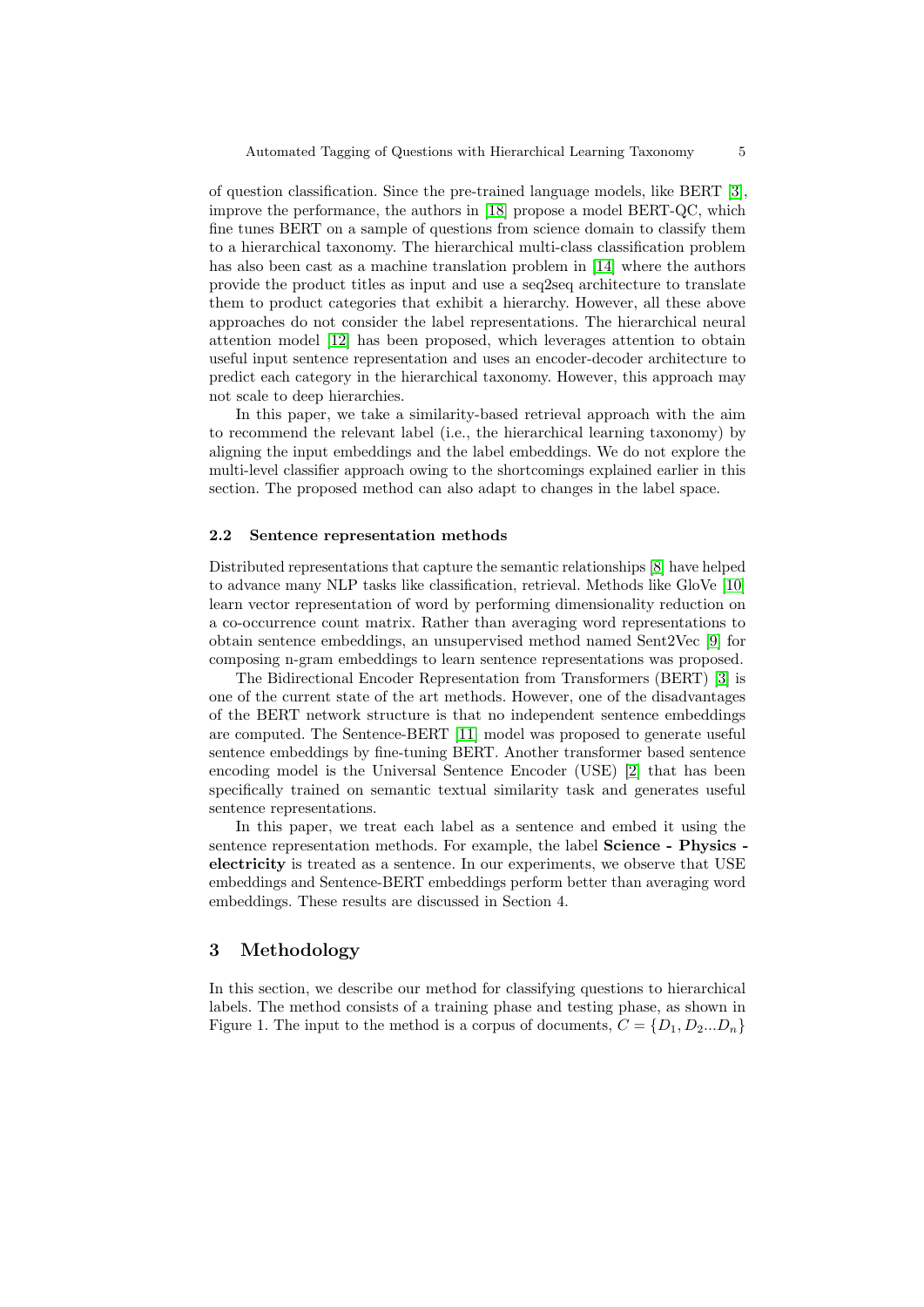Algorithm 1 Tag Recommender

**Input:** Training set  $T \leftarrow \text{docs } \{D_1, D_n\}$ , labels O of form (Subject-Chapter-Topic) Output: Set of tags for test set , RO Training (batch mode) 1: Get input text embeddings,  $T_{emb} \leftarrow BERT(D)$ 2: Obtain label embeddings,  $O_{emb} \leftarrow SENT\_BERT(O)$ 3:  $Index(labels) \leftarrow O_{emb}$ 4:  $loss \leftarrow \sum_{j\neq label} max(0, margin - cos(T_{emb}, O_{emb}(label)) + cos(T_{emb}, O_{emb}(j)))$ 5: Fine-tune BERT to minimize loss and align  $T_{emb}$  and  $O_{emb}$ Testing Phase 6: Compute embeddings for test set S using fine-tuned BERT  $S_{emb} \leftarrow BERT(S)$ 7: Rank set of unique labels  $RO \leftarrow sorted(Sim(S_{emb}, O_{emb}))$ 8: return Top-k labels from RO

where each document corresponds to a question-answer pair and the hierarchical labels  $O = \{(S_1, Ch_1, T_1), (S_2, Ch_2, T_2) \dots\}$  where  $S_i$ ,  $Ch_i$  and  $T_i$  denote subject, chapter, and topic respectively. The goal here is to learn an input representation that is close to the correct label in the vector space. We consider the label  $(S_i, Ch_i, T_i)$  as a sequence,  $(S_i + Ch_i + T_i)$  and obtain a sentence representation for it using pre-trained models. We obtain contextualized representations for the inputs using BERT [\[3\]](#page-14-3) followed by two projection layers. The linear projection layers are transformations that map the 768-D representation from BERT to the 1024-D or 512-D vector representation.

The steps of the proposed method are given in Algorithm 1. The details of the two phases in Algorithm 1 are as follows:

- In the *training* phase, the input question-answer pair is passed through a transformer based language model BERT followed by projection layers. The vector representations for the labels are obtained using a sentence representation method like USE [\[2\]](#page-14-4) or Sentence-BERT [\[11\]](#page-15-8). The vector representations for all unique set of labels can be pre-computed and indexed for lookup. This saves computation cost and time during training and testing phases. The model is fine-tuned using a loss function that is a combination of cosine similarity and hinge rank loss [\[4\]](#page-14-1). This helps to align the contextualized input representations with the label representations.
- In the *testing* phase, as shown in Figure 1b, the results are obtained in three steps. Firstly, the vector representations (embedding) for the input are computed using the fine-tuned BERT model. Secondly, the labels are ranked by computing cosine similarity between the input embeddings and the pre-computed label embeddings. Finally, top-k labels are chosen and metrics like Recall@k are computed for evaluating the performance of the model.

Our method is efficient as the label representations are pre-computed and indexed. Hence the time complexity at inference or testing time is  $O(T_M N_{qa})$ , where  $T_M$  is the time cost of the model (BERT + projection layers) and  $N_{qa}$  is the number of question-answer pairs at test time.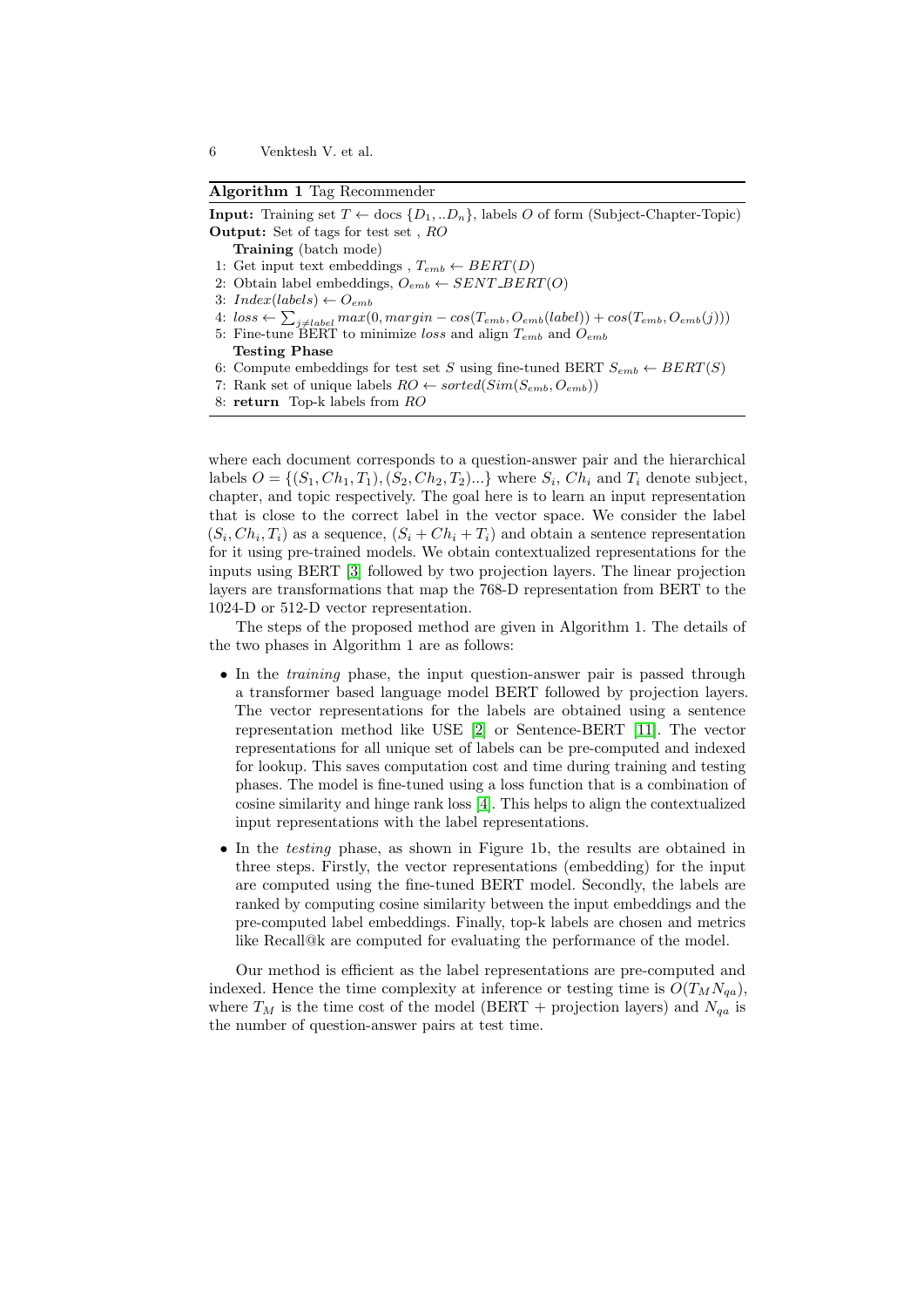#### 3.1 Contextualized Input representations

The academic questions are mostly comprised of technical terms or concepts that are related with the "topic" component of the label. For example, a question that contains terms like "ethyl alcohol" is closely related with the topic "alcohols and ethers" and hence the question can be tagged with the label "science - chemistry - alcohols and ethers". Academic questions also have terms that refer to different meanings depending on the context of their occurrence in the input sentence. For instance, the word "imaginary" in the sentence "Consider an imaginary situation" and its occurrence in the sentence "Given two imaginary numbers" has different meanings. This is an example of **polysemy** where the same word has different meanings in different contexts. Hence we need a method that can focus on important terms in the sequence and also tackle the problem of polysemy. To tackle the mentioned problems, we use a transformer based language model BERT for projecting the input text to the vector space. The BERT is a language model where the representations are learnt in two stages. In the first stage, the model is trained in an unsupervised manner. In the second stage, the model is finetuned on task specific labelled data to produce representations for downstream tasks. The "self-attention" mechanism in BERT helps in obtaining better vector representations and helps tackle the problem of polysemy.

Self-attention [\[15\]](#page-15-9) is the core of transformer based language models, and BERT leverages it to obtain better representation for a word by attending other relevant words in the context; Thus, a word has different representations depending on the context it has been used in. Self-attention encodes each word in the sentence using Query  $(Q)$ , Key(K) and Value(V) vectors to obtain attention scores which determines how much attention to pay to each word when generating an embedding for the current word. Mathematically,

$$
Attention(Q, K, V) = \frac{Softmax(Q * K^{T})}{\sqrt{d_k}} * V
$$
\n(1)

$$
Softmax(x_i) = \frac{exp(x_i)}{\sum_{j}^{N} exp(x_j)}
$$
\n(2)

where  $d_k$  is the dimension of query, key, and value vectors and is used to scale the attention scores.

The self-attention mechanism helps to obtain contextualized representations that tackle the mentioned problems. We obtain contextualized representations of the input from BERT and pass them through the two projection layers, as shown in Figure 1a. We fine-tune BERT and the projection layers to align the generated contextualized representations with label representations as given in Algorithm 1. We further explore the training phase in Section 3.3

#### 3.2 Hierarchical label representations

Here, we describe how sentence representations are obtained for the labels. We consider the labels that have a hierarchical structure as a sequence of words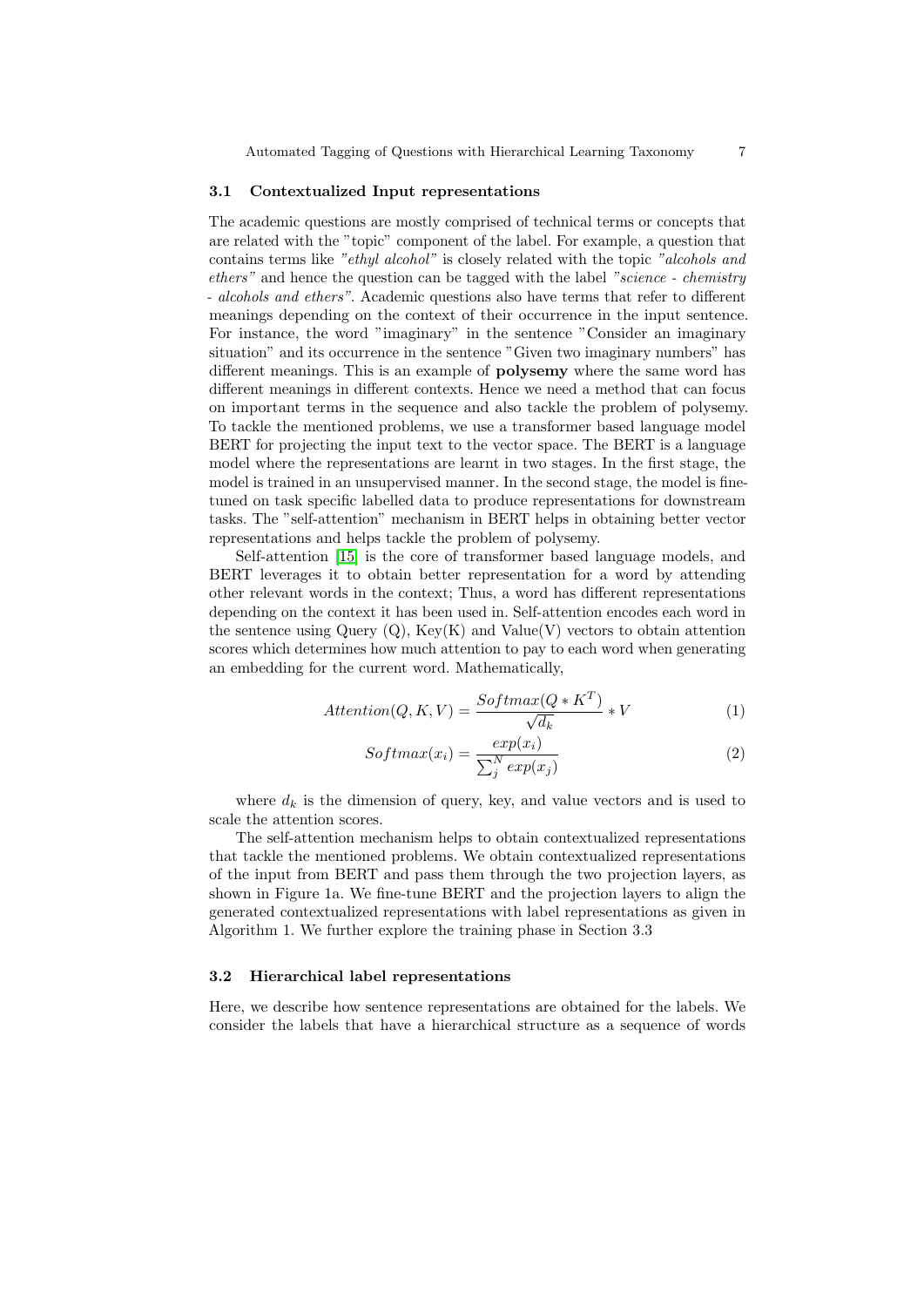#### 8 Venktesh V. et al.

and leverage sentence embedding methods to project them to vector space. We embed the labels this way to preserve the semantic relatedness between the labels. For instance, the label like science - physics - electricity must be closer to science - physics - magnetism than science - biology - biomolecules in the vector space. With simple vector arithmetic (cosine similarity), we observe that embedding the labels with sentence based representation methods like Sentence-BERT or Sent2Vec help to preserve the semantic relatedness when compared to averaging word embeddings from GLoVe [\[10\]](#page-15-6). The sentence representation methods also do not suffer from constituent words being out of vocabulary unlike traditional word embedding methods and are able to handle such words. Since the Sentence-BERT and the USE models have been explicitly trained on semantic textual similarity tasks they provide rich textual representations that can be used for similarity based retrieval tasks. Hence, in this paper, we extensively experiment with various sentence embeddings methods like Sent2Vec, Universal Sentence Encoder (USE), and Sentence-BERT. We also propose a method where the labels are represented using the mean of the GloVe vectors. We observe that sentence embedding methods significantly outperform the averaging of word vectors. The results are discussed in detail in the Experiments and Results section.

#### 3.3 Loss function

In the training phase in Algorithm 1, hinge rank loss is employed to maximize the similarity between contextualized input text embeddings and the vector representation of the correct label.

The hinge ranking loss is defined as :

$$
loss(text, label) \leftarrow \sum_{j \neq label} max(0, margin - cos(T_{emb}, v(label)) + cos(T_{emb}, v(j)))
$$

where  $T_{emb}$  denotes the input text embeddings from BERT,  $v(label)$  denotes the vector representation of the correct label,  $v(j)$  denotes the vector representation of an incorrect label, and cos denotes the cosine similarity function. The derivative of the loss function is propagated, and the linear projection layers are trained and the BERT layers are fine-tuned to minimize the loss as given in Algorithm 1. The margin was set to a value of 0.1, which is a fraction of the norm of the embedding vectors (1.0), and it yields the best performance.

#### 4 Experiments

In this section, we discuss the experimental setup and the datasets on which the experiments were performed. All experiments are carried out on Google colab.

#### 4.1 Datasets

To evaluate the effectiveness of the proposed method, we perform experiments on the following datasets: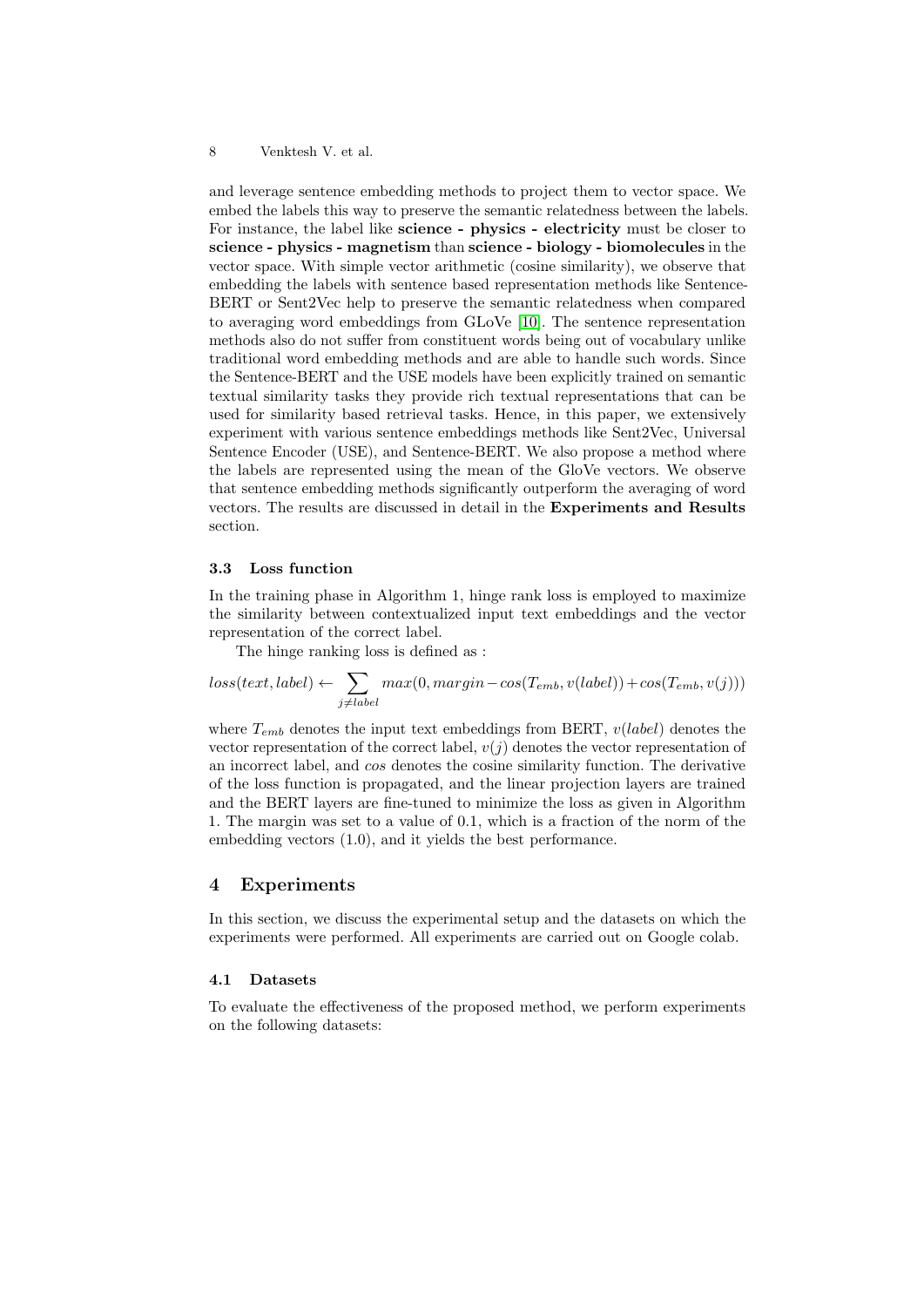Table 1: Some samples from the QC-Science dataset Question Answer Taxonomy Fluorine atom is small so

| www.uc                                   | $1.1133$ VV $1.1$                          | <b>TUVOLIOII</b>                                                                                             |
|------------------------------------------|--------------------------------------------|--------------------------------------------------------------------------------------------------------------|
|                                          |                                            | The value of electron Fluorine atom is small so Science $\rightarrow$ chemistry $\rightarrow$ classification |
|                                          |                                            | gain enthalpy of chlo-electron charge density on $F$ of elements and periodicity in                          |
| rine is more than that atom is very high |                                            | properties                                                                                                   |
| of fluorine. Give rea-                   |                                            |                                                                                                              |
| sons                                     |                                            |                                                                                                              |
| What                                     |                                            | are artificial The chemical substances Science $\rightarrow$ chemistry $\rightarrow$ chemistry in            |
| sweetening agents?                       | which are sweet in taste but everyday life |                                                                                                              |
|                                          | do not add any calorie                     |                                                                                                              |

- QC-Science: This dataset contains 47832 question-answer pairs belonging to the science domain tagged with labels of the form subject - chapter - topic. The dataset was collected with the help of a leading e-learning platform. The dataset consists of 40895 samples for training, 2153 samples for validation and 4784 samples for testing. Some samples are shown in Table 1. The average number of words per question is 37.14, and per answer, it is 32.01.
- ARC [\[18\]](#page-15-0): This dataset consists of 7775 science multiple choice exam questions with answer options and 406 hierarchical labels. The average number of words per question in the dataset is 20.5. The number of train, validation and test samples are 5597, 778 and 1400 respectively.
- Learning Objectives: This dataset consists of 417 learning objectives collected from the "What you learnt" section in class 8,9 and 10 science textbooks (K-12 system). The corresponding learning taxonomy was extracted from the "Table of contents" of the textbooks.

In our experiments we concatenate the question and the answer and it is considered as the input to the model (BERT), and the hierarchical taxonomy is considered as the label. Though BERT model has a context limit of 512 tokens, the length of each question-answer pair is within this range.

### 4.2 Analysis of representation methods for encoding the hierarchical labels

In this section, we briefly provide an analysis of different vector representation methods for projecting the hierarchical labels (learning taxonomy) to a continuous vector space. We embed the hierarchical labels using sentence representations methods like Sent2Vec [\[9\]](#page-15-7) and Sentence-BERT [\[11\]](#page-15-8). Additionally, we also average the word embeddings of individual terms in the hierarchical label using Glove to represent the label. We then compute the cosine similarity between the vectors of two different labels, and the results are as shown in Table 2. From Table 2, we observe that though "science  $\rightarrow$  physics  $\rightarrow$  electricity" and "science  $\rightarrow$ chemistry  $\rightarrow$  acids" are different, the representations obtained by averaging Glove embeddings output a high similarity score. This may be due to the loss of information by averaging word vectors. Additionally here, the context of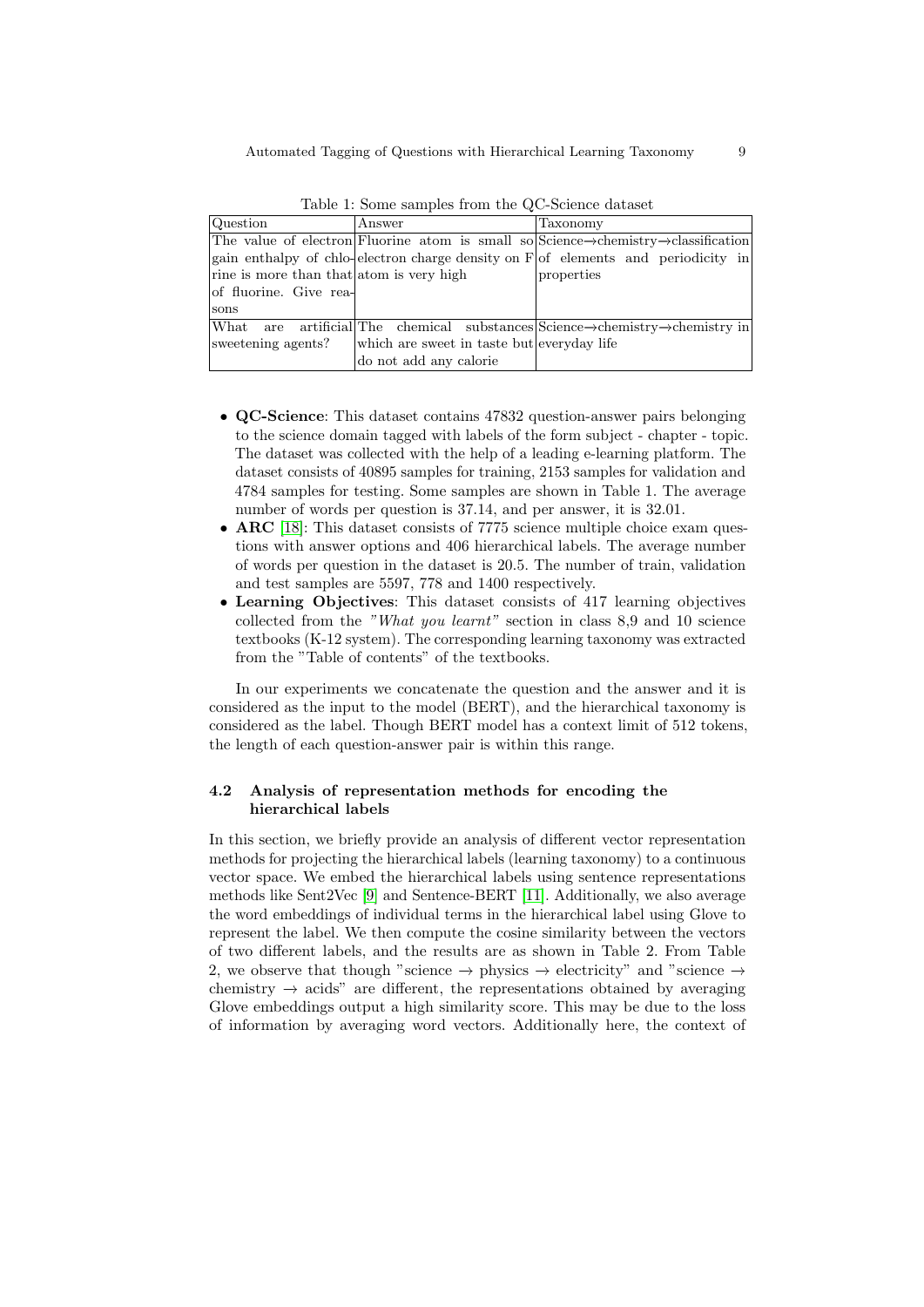| Method        | Labell $(L1)$         | Label2 $(L2)$                                                                                                | $ \cos(L1, L2) $ |
|---------------|-----------------------|--------------------------------------------------------------------------------------------------------------|------------------|
| Sentence-BERT |                       | $ s^{\text{cience}} \rightarrow \text{physics} \rightarrow  s^{\text{cience}} \rightarrow \text{chemistry} $ | 0.3072           |
|               | $ {\rm electricity} $ | $\mapsto$ acids                                                                                              |                  |
| Sent2yec      |                       | $ {\rm science}\rightarrow{\rm physics}\rightarrow {\rm science}\rightarrow{\rm chemistry} $                 | 0.6242           |
|               | $ {\rm electricity} $ | $\rightarrow$ acids                                                                                          |                  |
| GloVe         |                       | $ s$ cience $\rightarrow$ physics $\rightarrow$ science $\rightarrow$ chemistry                              | 0.6632           |
|               | electricity           | $\rightarrow$ acids                                                                                          |                  |

Table 2: Comparison of different representation methods for hierarchical labels

words like electricity is not taken into account when encoding the word physics. Additionally, "physics" and "chemistry" are co-hyponyms which may result in their vectors being close in the continuous vector space. We also observe that Sent2Vec is also unable to capture the semantics of the labels as it gives a similar high cosine similarity score. However, we observe that the vectors obtained using Sentence-BERT are not very similar, as indicated by the cosine similarity score. This indicates that Sentence-BERT is able to produce semantically meaningful sentence representations for the hierarchical labels. We also observe that Sentence-BERT outputs high similarity scores for semantically related hierarchical labels. Since this analysis is not exhaustive, we also provide a detailed comparison of methods using different vector representation methods in Section 5.

#### 4.3 Methods and Experimental setup

We compare TagRec with flat multi-class classification methods and other state of the art methods. In TagRec, the labels are represented using transformer based sentence representation methods like Sentence-BERT (Sent BERT) [\[11\]](#page-15-8) or Universal Sentence Encoder [\[2\]](#page-14-4). The methods we compare against are:

- BERT+Sent2Vec : In this method the training and testing phases are similar to TagRec. The labels representations are obtained using Sent2vec [\[9\]](#page-15-7) instead of USE or Sent BERT.
- **BERT+GloVE**: In this method, the labels are represented as the average of the word embeddings of their constituent words. The word embeddings are obtained from GloVe.

 $V(label) = mean((Gl(subject), Gl(chapters), Gl(topic)))$ 

where,  $V(label)$  denotes vector representation of the label,  $Gl$  denotes GloVe pre-trained model. The training and testing phases are same as TagRec.

• Twin BERT: This method is adapted from Twin BERT [\[7\]](#page-15-10). In this method, instead of using pre-trained sentence representation methods , we fine-tune a pre-trained BERT model to compute the label representations. The label representations correspond to the last layer hidden state of the first token. The first token is denoted as [CLS] in BERT, which is considered as the aggregate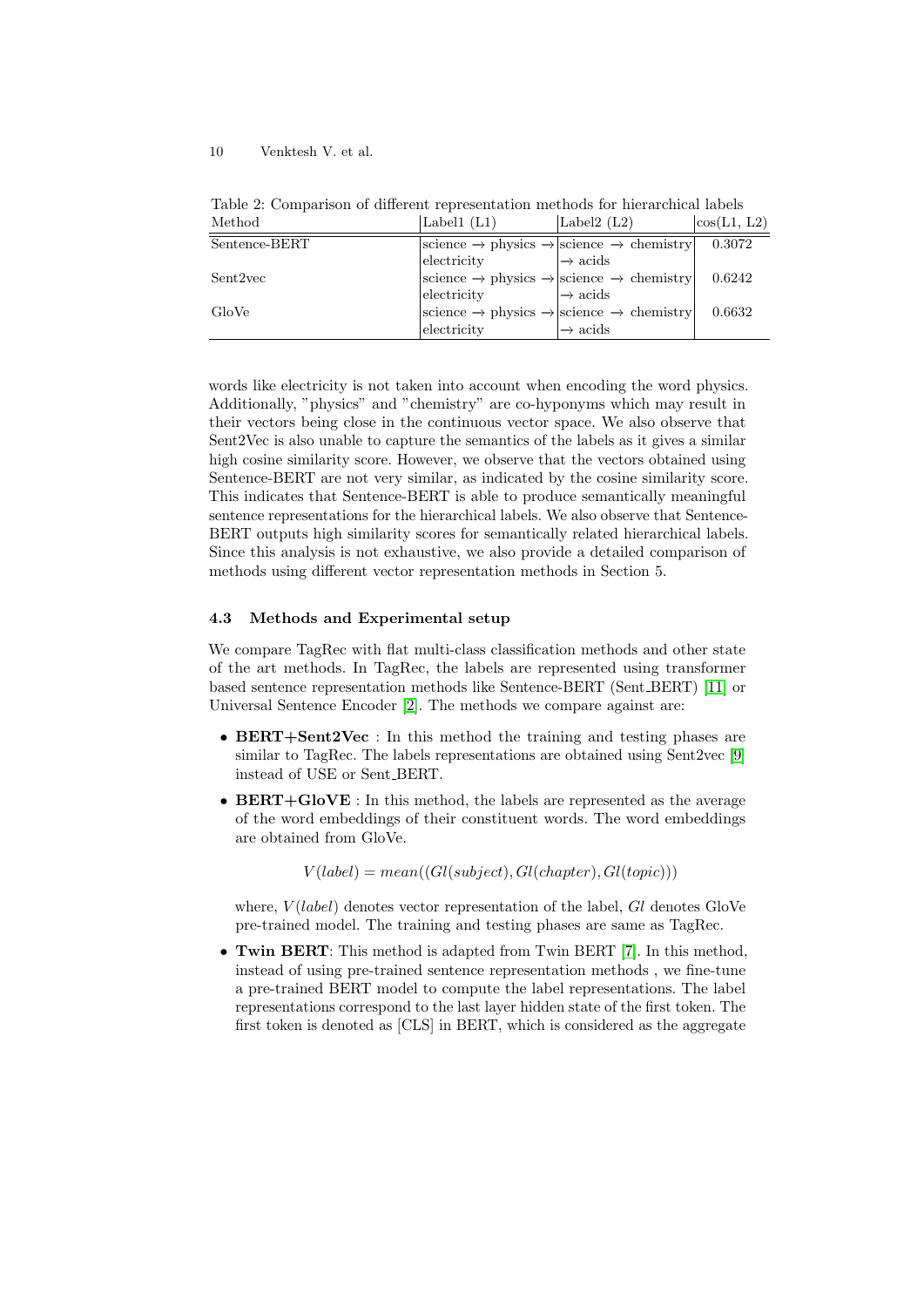sequence representation. The BERT model that computes representations for the input and the BERT model for computing the label representations are fine-tuned simultaneously.

- BERT multi-class (label relation) [\[18\]](#page-15-0): In this method, we fine-tune a pre-trained BERT model to classify the input question-answer pairs to one of the labels. Here the labels are encoded using label encoder, and hence this is a flat multi-class classification method. At inference time, we compute the representations for the question-answer pairs and labels using the fine-tuned model. Then the labels are ranked according to the cosine similarity scores computed between the input text embeddings and the label embeddings.
- BERT multi-class (prototypical embeddings) [\[13\]](#page-15-11): To provide a fair comparison with TagRec, we propose another baseline that considers the similarity between samples rather than the samples and the label. A BERT model is fine-tuned in a flat multi-class classification setting similar to the previous baseline. Then for each class, we compute a prototype, which is the mean of the embeddings of randomly chosen samples for each class from the training set. The embedding for each chosen sample is computed as the concatenation of the [CLS] token of the last 4 layers of the fine-tuned BERT model. We observe that this combination provides the best result for this baseline. After the prototypes are formed for each class, at inference time, we obtain the embeddings for each test sample in the same way and compute cosine similarity with the prototype embeddings for each class. Then the classes are ranked using the cosine similarity and top-k classes are returned.
- Pretrained Sent\_BERT: We implement a simple baseline where the vector representations of the input texts and the labels are obtained using a pretrained Sentence-BERT model. There is no training involved in this baseline. For each input top closest matching labels are retrieved according to cosine similarity.

All the BERT models were fine-tuned for 30 epochs (with early stopping) with the ADAM optimizer, with learning rate of 2e-5 [\[3\]](#page-14-3) and epsilon which is a hyperparameter to avoid division by zero errors is set to 1e-8. The random seed was set to a value of 42. The margin parameter in the hinge rank loss was set to a value of 0.1. All the implementations were done in Pytorch. The huggingface library [\[16\]](#page-15-12) was used to fine-tune pre-trained BERT models.

Our code and datasets are publicly available at <https://bit.ly/3jQpzEv>

# 5 Results and Discussion

The performance comparison of the methods described in the previous section is shown in Table 3. We use the Recall@k metric, which is a common metric for ranked retrieval tasks. From the results, we observe that the proposed method TagRec (BERT+USE and BERT+Sent BERT) outperforms flat multi-class classification based baselines and other state of the art methods. We observe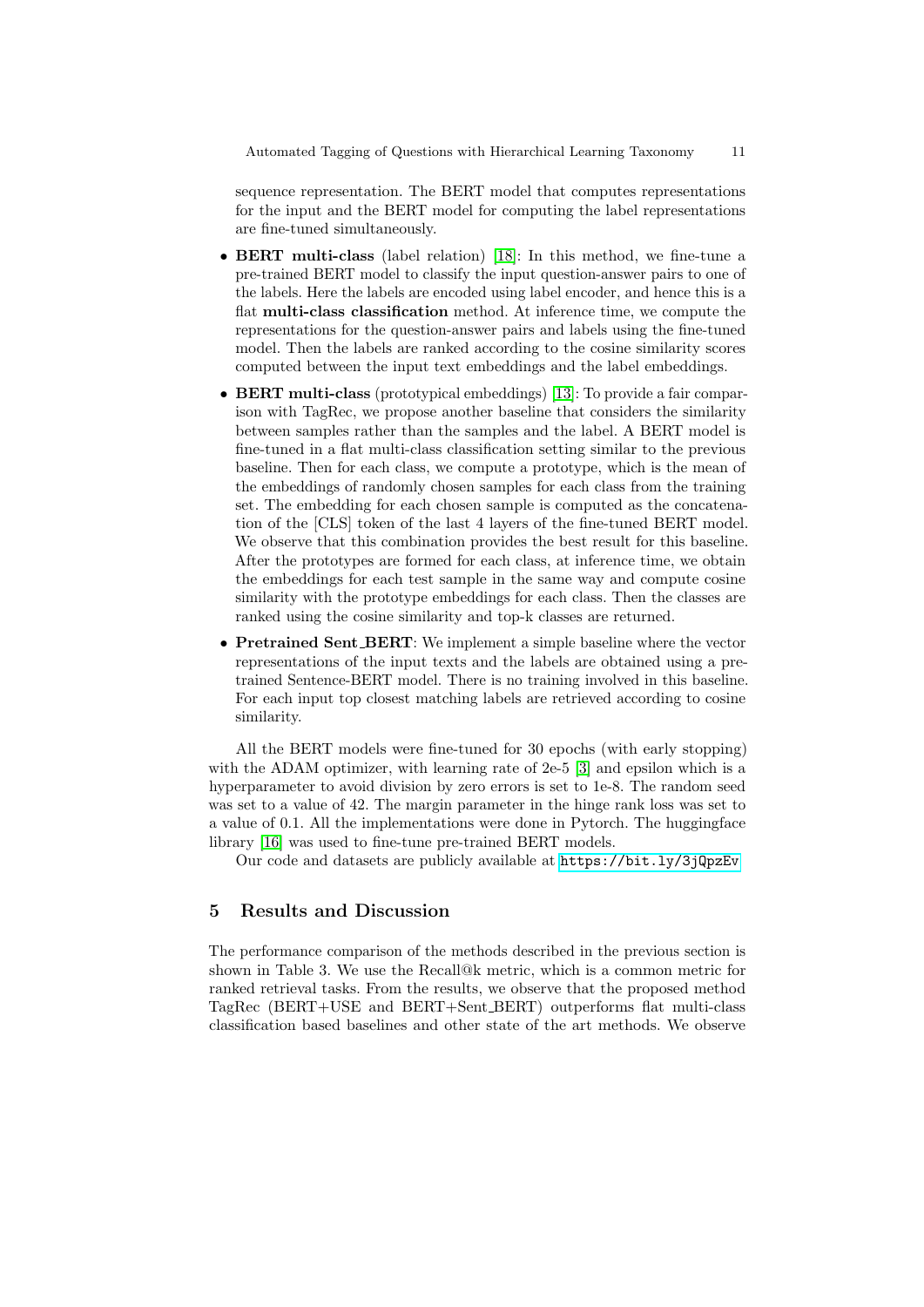| Dataset Method |                                                                | R@5             | R@10          | R@15               | R@20              |
|----------------|----------------------------------------------------------------|-----------------|---------------|--------------------|-------------------|
| $QC-$          | $TagRec(BERT+USE)$ (proposed method)                           | 0.86            | 0.92          | 0.95               | 0.96              |
| Science        |                                                                |                 |               |                    |                   |
|                | TagRec(BERT+Sent_BERT) (proposed method)                       | $ 0.85 \dagger$ | $0.93\dagger$ | $\bm{ 0.95^+}$     | $0.97\dagger$     |
|                | BERT+sent2vec                                                  | 0.79            | 0.89          | 0.93               | 0.95              |
|                | Twin BERT [7]                                                  | 0.72            | 0.86          | 0.91               | 0.94              |
|                | $BERT+GloVe$                                                   | 0.76            | 0.87          | 0.92               | 0.94              |
|                | BERT classification (label relation) [18]                      | 0.39            | 0.50          | 0.57               | 0.63              |
|                | BERT classification (prototypical embeddings) $[13]   0.83$    |                 | 0.91          | 0.93               | 0.95              |
|                | Pretrained Sent BERT                                           | 0.30            | 0.40          | 0.47               | 0.52              |
| $\rm{ARC}$     | $TagRec(BERT+USE)$ (proposed method)                           | $0.67\dagger$   | $0.81\dagger$ | $\vert 0.86 \vert$ | 0.89 <sup>†</sup> |
|                | TagRec(BERT+Sent_BERT) (proposed method)                       | 0.65            | 0.77          | 0.84               | 0.88              |
|                | $BERT + sent2vec$                                              | 0.55            | 0.72          | 0.81               | 0.87              |
|                | Twin BERT [7]                                                  | 0.46            | 0.63          | 0.72               | 0.78              |
|                | $BERT+GloVe$                                                   | 0.56            | 0.73          | 0.82               | 0.86              |
|                | BERT classification (label relation) [18]                      | 0.27            | 0.37          | 0.42               | 0.49              |
|                | BERT classification (prototypical embeddings) $[13] \, [0.64]$ |                 | 0.75          | 0.80               | 0.83              |
|                | Pretrained Sent_BERT                                           | $ 0.31\rangle$  | 0.46          | 0.54               | 0.59              |

Table 3: Performance comparison of TagRec with variants and baselines, † indicates TagRec's significant improvement at 0.001 level using t-test

that representing the labels with transformer based sentence embedding methods perform the best. This is evident from the table as TagRec(BERT+USE) and TagRec(BERT+Sent BERT) outperform BERT+Sent2Vec and BERT+GloVe methods. This is because Universal Sentence Encoder (USE) and Sentence-BERT use self-attention to produce better representations. This reinforces the hypothesis that averaging the word vectors to represent the labels does not preserve the required semantic relatedness between labels. The Twin BERT architecture does not perform well when compared with TagRec. This is because the label representations obtained through fine-tuned BERT may not preserve the semantic relatedness than the label representations obtained from pre-trained sentence embedding models.

Also both the Sentence-BERT and the Universal Sentence Encoder models are trained on semantic text similarity (STS) tasks thereby rendering them the ideal candidates for retrieval based tasks. Finally we observe that the TagRec method outperforms the flat classification based baselines confirming the hypothesis that the representations learnt by aligning the input text and label representations provide better performance. This is pivotal to the task of question-answer pair categorization as the technical terms in the short input text are strongly correlated with the words in the label. The first baseline (BERT label relation) performs poorly as it has not been explicitly trained to minimize the distance between the input and label representations. This implies that the representations learnt through flat classification has no notion of label similarity. But the prototypical embeddings based baseline performs better as the classification is done based on similarity between train and test sample representations. However this baseline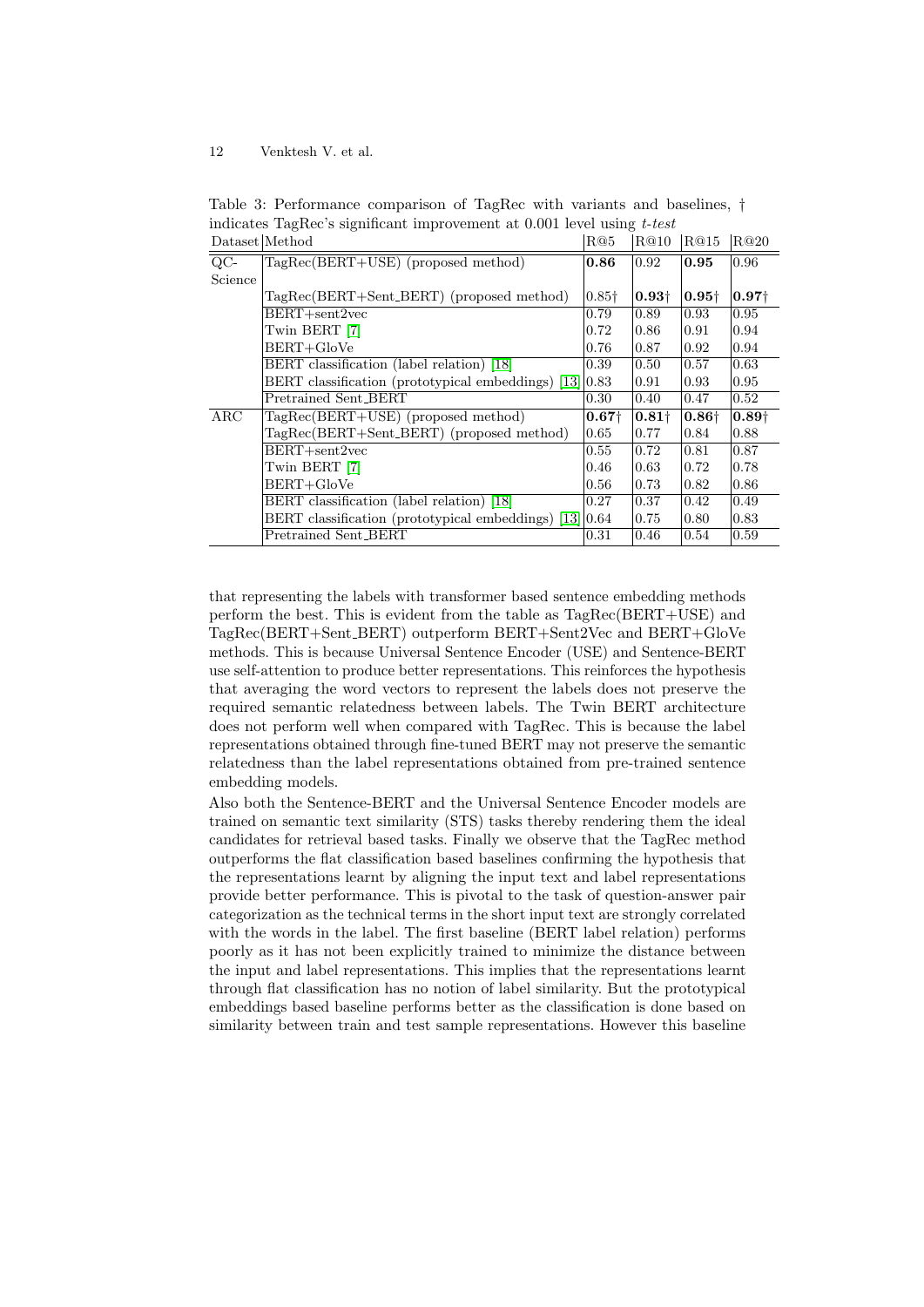| Question text                                                               | Ground truth                                                         | Top 2 predictions                                                                           | Method               |
|-----------------------------------------------------------------------------|----------------------------------------------------------------------|---------------------------------------------------------------------------------------------|----------------------|
| A boy can see his face                                                      |                                                                      |                                                                                             |                      |
| when he looks into a<br>calm pond. Which physi-<br>cal property of the pond | $matter \rightarrow$ properties<br>of material $\rightarrow$ reflect | $matter \rightarrow$ properties of<br>$material \rightarrow flex$ and                       | TagRec<br>(BERT+USE) |
| makes this happen? $(A)$                                                    |                                                                      | $\text{matter}\rightarrow\text{properties}$                                                 |                      |
| flexibility (B) reflective-                                                 |                                                                      | of                                                                                          |                      |
| ness $(C)$ temperature $(D)$                                                |                                                                      | $material \rightarrow reflect$                                                              |                      |
| volume                                                                      |                                                                      |                                                                                             |                      |
|                                                                             |                                                                      | $matter \rightarrow$ properties of                                                          |                      |
|                                                                             |                                                                      | $objects \rightarrow mass$                                                                  |                      |
|                                                                             |                                                                      | and                                                                                         |                      |
|                                                                             |                                                                      | $matter \rightarrow$ properties of Twin BERT [7]                                            |                      |
|                                                                             |                                                                      | objects→density                                                                             |                      |
|                                                                             |                                                                      | $matter \rightarrow states \rightarrow solid$                                               |                      |
|                                                                             |                                                                      | and                                                                                         |                      |
|                                                                             |                                                                      | $matter \rightarrow$ properties of BERT + GloVe                                             |                      |
|                                                                             |                                                                      | $material \rightarrow density$                                                              |                      |
|                                                                             |                                                                      | $matter \rightarrow$ properties                                                             |                      |
|                                                                             |                                                                      | of material $\rightarrow$ specific                                                          |                      |
|                                                                             |                                                                      | heat and                                                                                    |                      |
|                                                                             |                                                                      | $matter \rightarrow$ properties of BERT+sent2vec                                            |                      |
|                                                                             |                                                                      | material                                                                                    |                      |
| Which<br>object<br>best                                                     | re- $\vert$ matter $\rightarrow$ properties                          | energy→light→reflect                                                                        |                      |
| flects light? (A) gray door of material $\rightarrow$ reflect               |                                                                      | and                                                                                         | TagRec               |
| (B) white floor (C) black                                                   |                                                                      | $matter \rightarrow$ properties                                                             | (BERT+USE)           |
| sweater (D) brown carpet                                                    |                                                                      | of material $\rightarrow$ reflect                                                           |                      |
|                                                                             |                                                                      | $energy\rightarrow thermal\rightarrow$                                                      |                      |
|                                                                             |                                                                      | radiation and                                                                               |                      |
|                                                                             |                                                                      | energy→light→generic Twin BERT [7]                                                          |                      |
|                                                                             |                                                                      | properties                                                                                  |                      |
|                                                                             |                                                                      | energy $\rightarrow$ light and                                                              |                      |
|                                                                             |                                                                      | $\text{energy}\rightarrow\text{light}\rightarrow\text{refract} \text{BERT} + \text{GloVe}$  |                      |
|                                                                             |                                                                      | $energy \rightarrow light \rightarrow reflect$                                              |                      |
|                                                                             |                                                                      | and                                                                                         |                      |
|                                                                             |                                                                      | $\text{energy}\rightarrow\text{light}\rightarrow\text{refract} \text{BERT}+\text{sent2vec}$ |                      |

Table 4: Examples demonstrating the performance for unseen labels at test time.

also has no notion of label similarity. Hence does not perform well when compared to our proposed method, TagRec. We also observe that the simple baseline of performing semantic search using pretrained Sentence-BERT does not work well as the model is not fine-tuned to align the input and labels.

To further show the efficacy of our method, we perform statistical significance tests and observe that the predicted results are statistically significant. For instance, for Recall@20 we observe that the predicted outputs from TagRec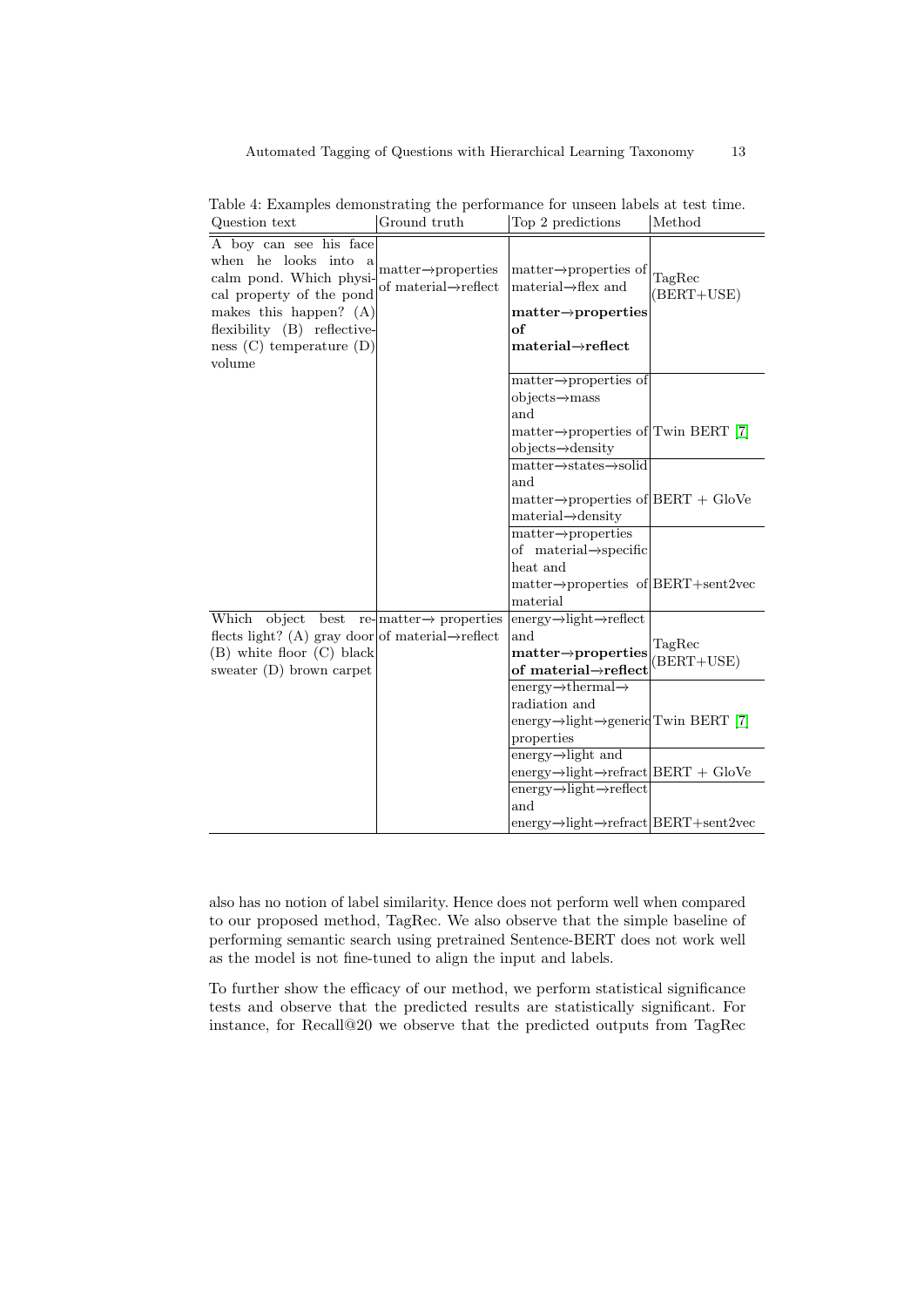14 Venktesh V. et al.

Table 5: Performance comparison for learning objective categorization

| Method                                                      | R@1            | R@2            |
|-------------------------------------------------------------|----------------|----------------|
| TagRec(BERT+USE) (proposed method)                          | 0.69           | 0.85           |
| TagRec(BERT+Sent_BERT) (proposed method)                    | 0.77           | 0.91           |
| BERT+sent2vec                                               | $ 0.49\rangle$ | $ 0.64\rangle$ |
| Twin BERT [7]                                               | $ 0.54\rangle$ | 0.79           |
| $BERT+GloVe$                                                | $ 0.62\rangle$ | $ 0.84\rangle$ |
| BERT classification (label relation) [18]                   | 0.46           | 0.59           |
| BERT classification (prototypical embeddings) $[13]   0.60$ |                | 0.76           |
| Pretrained Sent_BERT                                        | 0.39           | 0.54           |

are statistically significant  $(t-test)$  with p-values 0.000218 and 0.000816 for QC-Science and ARC respectively.

The proposed method TagRec was also able to adapt to new labels. For instance, two samples in the test set of the ARC dataset were tagged with "matter−→properties of material−→reflect" unseen during the training phase as shown in Table 4. At test time, the label "matter→properties of material→reflect" appeared in top 2 predictions output by the proposed method (TagRec (BERT  $+$ USE)) for the two samples. We also observe that for the method (TagRec (BERT + Sent BERT)) the label "matter→properties of material→reflect" appears in its top 5 predictions. We observe that for other methods shown in Table 4 the correct label does not appear even in top 10 predictions. The top 2 predictions from other methods for the samples are shown in Table 4. We also make similar observations for the BERT classification (label relation) and BERT classification (prototypical embeddings) baselines. We do not show them in Table 4 owing to space constraints. The top 2 predictions from BERT classification (prototypical embeddings) baseline for example 1 in Table 4 are matter−→properties of objects−→temperature and matter→properties of objects→shape.

For example 2, in Table 4, the top 2 predictions from BERT classification (prototypical embeddings) are energy−→light−→reflect and matter−→properties of  $material \rightarrow color.$ 

The top 2 predictions from BERT classification (label relation) baseline for example 1 in Table 4 are matter $\rightarrow$ properties of objects $\rightarrow$  density and matter $\rightarrow$ properties of material→density. For example 2, in Table 4, the top 2 predictions from BERT classification (label relation) are energy→light→refract and matter−→properties of material−→luster. This confirms our hypothesis that the proposed method can adapt to new labels without re-training or change in the model architecture unlike existing methods.

We also demonstrate the performance of TagRec on unseen but related learning content like the learning objectives. Learning objectives convey the learning goals and can be linked to learning content through the learning taxonomy.

We obtain the predictions for the given learning objectives using the models trained on the  $QC - Science$  dataset. We do not fine-tune them on the given learning objectives dataset and directly use them as test set to obtain predictions.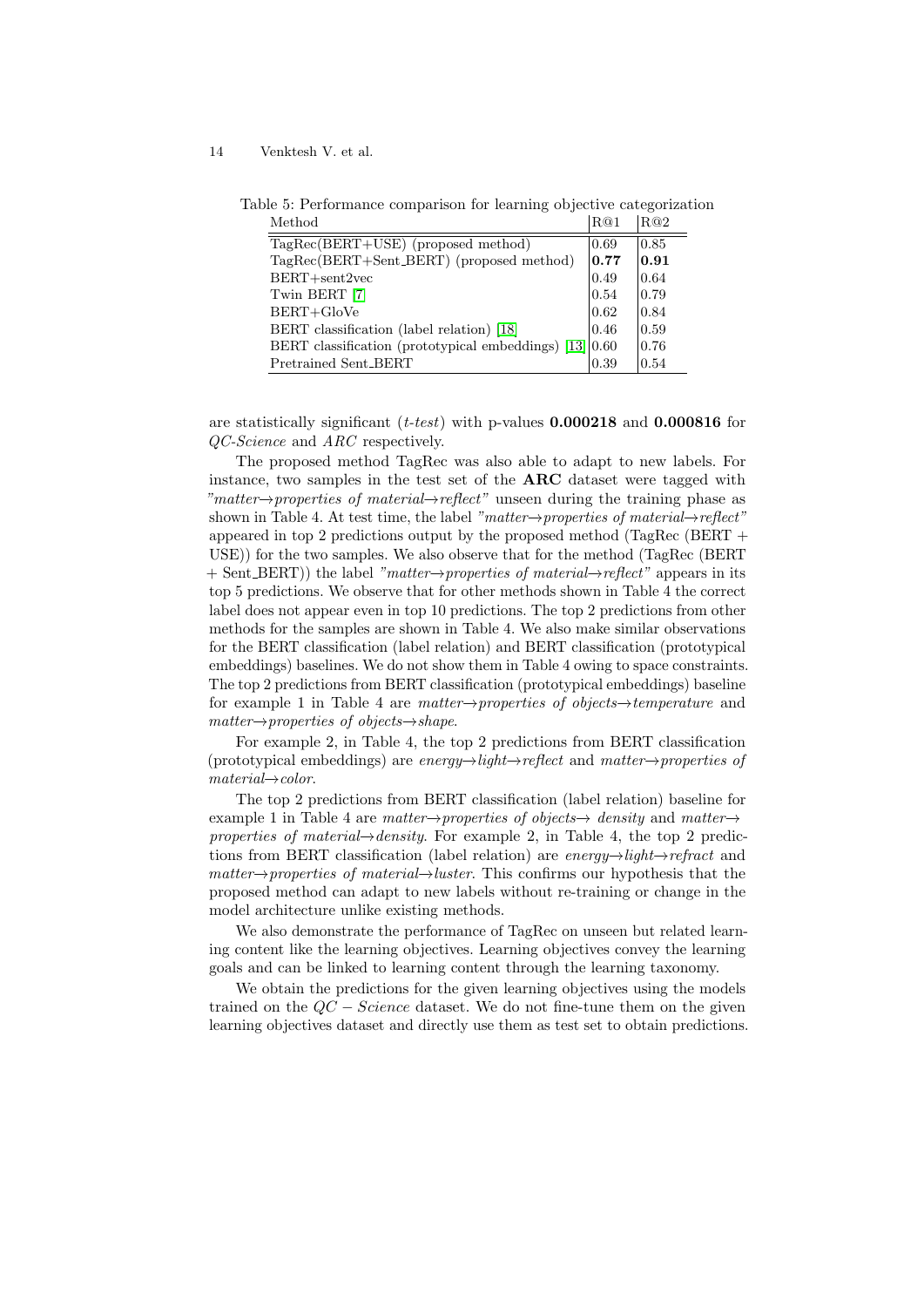The results of the learning objective categorization task are shown in Table 5. We show the recall at top 1 and top 2 predictions as the best results were obtained in top 2 predictions. We observe that the proposed method TagRec outperforms other methods. Particularly TagRec (BERT + Sent BERT) which uses Sentence-BERT to represent the hierarchical labels gives the best performance. This demonstrates that the proposed method is able to generalize to unseen but related learning content without any re-training.

### 6 Conclusion

In this paper, we proposed a new method for learning to suggest hierarchical taxonomy (label) for short questions. We demonstrated that the representations learnt using the proposed similarity based learning method is better than flat classification methods and other state of the art methods [\[7\]](#page-15-10). Our method can easily adapt to unseen labels without a change in the architecture unlike flat classification based methods. We also demonstrated that the trained model can be used to categorize any related learning content like learning objectives without any retraining. The proposed method can also be used for taxonomy tagging in the forums like Quora and other discussion forums. The questions in Quora have a character limit of 50 words, but the answers could be longer than the context limit of the BERT model. To handle such long sequence lengths, we plan to explore new methods like Longformer [\[1\]](#page-14-5). Also in the future, we aim to explore the hyperbolic space to represent the hierarchical labels.

## References

- <span id="page-14-5"></span>1. Beltagy, I., Peters, M.E., Cohan, A.: Longformer: The long-document transformer. arXiv preprint [arXiv:2004.05150](http://arxiv.org/abs/2004.05150) (2020)
- <span id="page-14-4"></span>2. Cer, D., Yang, Y., Kong, S.y., Hua, N., Limtiaco, N., St. John, R., Constant, N., Guajardo-Cespedes, M., Yuan, S., Tar, C., Strope, B., Kurzweil, R.: Universal sentence encoder for English. In: Proceedings of the 2018 Conference on Empirical Methods in Natural Language Processing: System Demonstrations. pp. 169–174. Association for Computational Linguistics, Brussels, Belgium (Nov 2018)
- <span id="page-14-3"></span>3. Devlin, J., Chang, M., Lee, K., Toutanova, K.: BERT: pre-training of deep bidirectional transformers for language understanding. CoRR abs/1810.04805 (2018)
- <span id="page-14-1"></span>4. Frome, A., Corrado, G.S., Shlens, J., Bengio, S., Dean, J., Ranzato, M., Mikolov, T.: Devise: A deep visual-semantic embedding model. In: Advances in neural information processing systems. pp. 2121–2129 (2013)
- <span id="page-14-0"></span>5. Kozareva, Z.: Everyone likes shopping! multi-class product categorization for ecommerce. In: Proceedings of the 2015 Conference of the North American Chapter of the Association for Computational Linguistics: Human Language Technologies. pp. 1329–1333 (2015)
- <span id="page-14-2"></span>6. Lei, T., Shi, Z., Liu, D., Yang, L., Zhu, F.: A novel cnn-based method for question classification in intelligent question answering. In: Proceedings of the 2018 International Conference on Algorithms, Computing and Artificial Intelligence. ACAI 2018, Association for Computing Machinery, New York, NY, USA (2018)